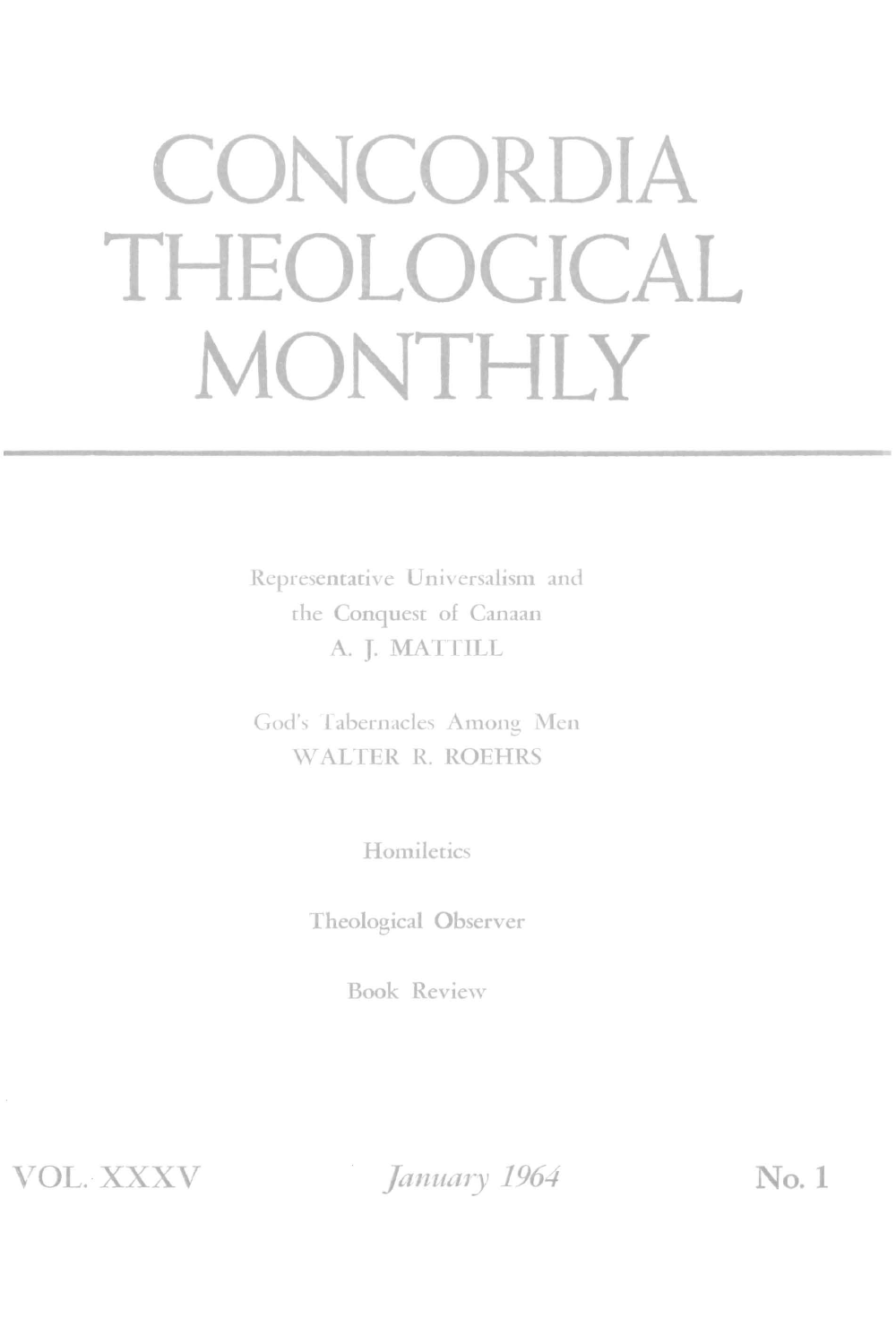THEOLOGICAL OBSERVER

#### CHOLERA IN INDIA

The Board of World Relief, The Lutheran Church - Missouri Synod, recently released the following report:

of the many ways how our church serves the year-old Hindu, was given as many as  $47$ <br>needs of suffering people in emergencies and pints of intravenous fluid and kept in the needs of suffering people in emergencies and pints of intravenous fluid and kept in the<br>how the local Christian community is thereby hospital for seven days. Three times he how the local Christian community is thereby hospital for seven days. Three times he<br>often undergirded in its life and witness seemed to be dead, but he was revived each

cholera in several villages near Vaniyambadi<br>120 miles working with him,<br>he accepted the Lord Jesus as his Savior and -130 miles west of Madras City in South the accepted the Lord Jesus as his Savior and<br>India, As people were dving and as the local was baptized, taking the name of Job. India. As people were dying and as the local was baptized, taking the name of Job.<br>hardly outbreaking was not in a periting to A week later he died of a lung infection in health authorities were not in a position to  $A$  week later he died of a lung infection in the died of a lung infection in  $A$  bethesda Hospital. deal with this highly contagious and often bethesda Hospital.<br>fatal disease the local church stepped in When the emergency was over and as they fatal disease, the local church stepped in

Evangelical Lutheran Church (Missouri dred people, expressing their deep gratitude<br>Sunod toleted) was commandeeded and con Synod related) was commandeered and con-<br>winning the cholera battle and also for<br>winning the cholera battle and also for verted into an emergency hospital. Bethesda winning the cholera battle and also for<br>Hospital Ambur (15 miles away) sent a the fact that the help was given without cost Hospital, Ambur (15 miles away), sent a the fact that the mail of the patients. medical crew headed by Dr. Johannes Pueschel. Doctors and nurses unstintingly After the children were sent home, they worked night and day for two weeks and formed a parade several evenings and went<br>treated 27 patients without any deaths. Through the villages with their parents,

"isolation ward" for all of the children from praying: "Lord Jesus, have mercy on us!"<br>the infected area. The Bey B. Devadoes Jo. Pastor Devadoss writes: "The village was the infected area. The Rev. R. Devadoss, lo-<br>cal missionary to Muslims and a contact per-<br>really overwhelmed by these children doing cal missionary to Muslims and a contact per-<br>son of the National Christian Council Belief this and by our real Christian help in their son of the National Christian Council Relief this and by our real Christian help in their<br>Committee used relief supplies of milk pow time of need. It was not really because of the Committee, used relief supplies of milk pow-<br>der and wheat sent by Lutheran World Re- funds given to make this help possible and der and wheat, sent by Lutheran World Relief, to feed these children. much of the food they were given while in

went with Mr. Devadoss through the villages for their benefit, but they could feel that in<br>on a public health program, speaking through all these there was a concern for them—the on a public health program, speaking through all these there was a concern for them - the<br>megaphones telling the people in simple concern of God Himself as revealed in Christ megaphones, telling the people in simple concern of God Himself as revealed in Christ<br>terms the basic health rules necessary to through the services of Bethesda Hospital terms the basic health rules necessary to prevent a further spread of the disease and and the Relief Committee and our friends urging all who were ill from any cause to in America." come to the school for treatment and obser- So, in a little village in faraway India, vation. Eighty persons were held for ob- Lutheran World Relief helped in a small way

servation and 27 were found to have cholera. Cholera vaccine was given to 200 people. At least eight deaths of untreated and unvaccinated persons were reported.

From India a dramatic story reveals one One of the patients, Annamuthu, a 35-<br>the many ways how our church serves the year-old Hindu, was given as many as 47 often undergirded in its life and witness. seemed to be dead, but he was revived each<br>September 1063 serve the outbreak of time. Impressed by the loving concern shown September 1963 saw the outbreak of  $\frac{time}{dt}$ . Impressed by the loving concern shown

to help. were closing the temporary hospital, Dr. A higher elementary school of the India Pueschel received a letter signed by a hun-<br>cancelical Jutheran Church (Microwing dred people, expressing their deep gratitude

treated 27 patients without any deaths. through the villages with their parents,<br>Apother room of the school became an praising God, singing Christian hymns, and Another room of the school became an praising God, singing Christian hymns, and<br>colation word" for all of the children from praying: "Lord Jesus, have mercy on us!" The Rev. E. Hahn, Canadian missionary, quarantine, or that the hospital was set up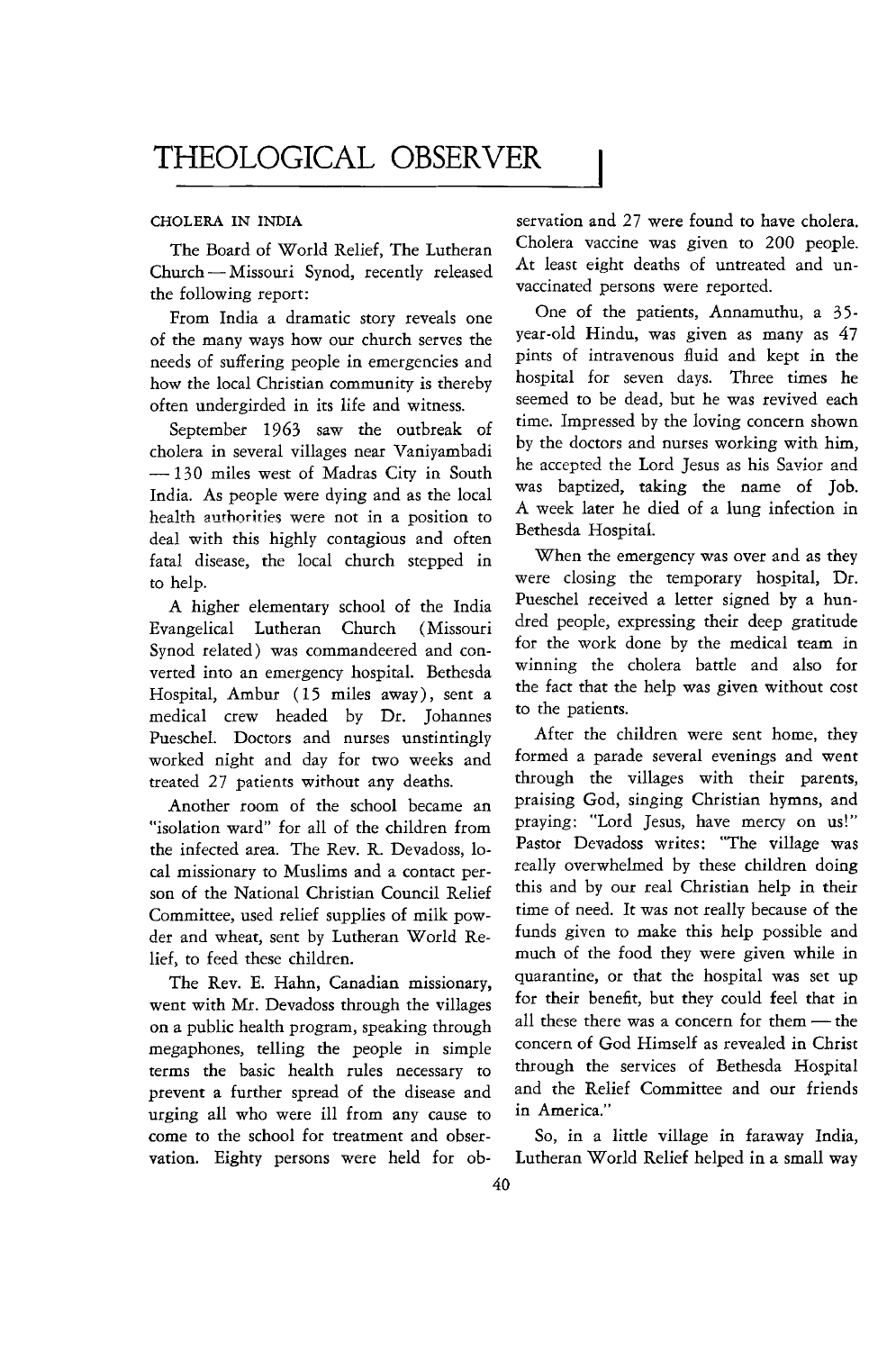to save the lives of 27 people stricken with cholera. This story is repeated often in different parts of the country where similar emergencies occur. In addition to this the Relief Committee of the National Christian Council of India regularly distributes supplies received through Church World Service/Lutheran World Relief to many thousands of children in schools, orphanages, hospitals, and other institutions throughout the land.

Bethesda Hospital is eager to serve in emergencies of this kind to help the needy and thereby demonstrate how the God in whom Christians believe is lovingly concerned about all the needs of all people.

Bethesda is grateful in particular to the Board of World Relief, which covered the special expenses  $-$  \$311  $-$  incurred in the cholera epidemic in Vaniyambadi.

BRIEF ITEMS FROM THE LUTHERAN CHURCH - MISSOURI SYNOD DEPARTMENT OF PUBLIC RELATIONS

FOUR LUTHERAN BODIES MAKE "ENCOURAGING PROGRESS" ON PLANS FOR NEW AGENCY

Chicago. - Lutheran church leaders reported "encouraging progress" in talks here toward the possible formation of a new cooperative agency for common theological study and Christian service. Organized last January as the Inter-Lutheran Consultation, the group was composed of seven members each from four church bodies that represent most of the more than eight million Lutherans in the United States.

At a two-day session here, Oct. 24,25, the Consultation received and discussed initial reports of six subcommittees appointed at its first meeting last January to study specific areas of potential cooperation. Careful consideration was given by the group to reports on theological studies, welfare services, public relations, education services, mission services, and miscellaneous services.

A joint statement issued at the close of the meeting described the results of the deliberations as "satisfactory." It said also that "encouraging progress was made toward consensus on the areas of church activity in which the several church bodies can cooperate through a new inter-Lutheran agency."

Participating in the discussions were delegations from the Lutheran Church in America, The Lutheran Church - Missouri Synod, the American Lutheran Church, and the Synod of Evangelical Lutheran Churches. All were headed by their respective presidents.

Representatives of the SELC, formerly the Slovak Synod, who attended the first meeting last January as observers, were seated as official participants in the Consultation. The action was taken after the delegation presented an enabling resolution from the Synod's 40th regular convention early in October which stated that "it has been the policy of the SELC to enter discussions with other Lutheran bodies in order that our relationship with Christ may be mutually strengthened and heightened." The resolution noted that any proposals which may be binding upon the SELC must first be presented for review to its congregations not less than three months prior to a synodical convention.

A committee on Function and Structure, consisting of two members from each of the four bodies, was appointed to prepare recommendations on the organizational setup of the proposed agency.

Named as chairman of the committee was Dr. Alfred O. Fuerbringer, president of the Missouri Synod's Concordia Seminary in St. Louis, with Dr. William Larsen of Minneapolis, secretary of the ALC, as secretary.

In addition the committee will include as consultants Dr. Paul C. Empie of New York, executive director of the National Lutheran Council, and Dr. Walter F. Wolbrecht of St. Louis, executive director of the Missouri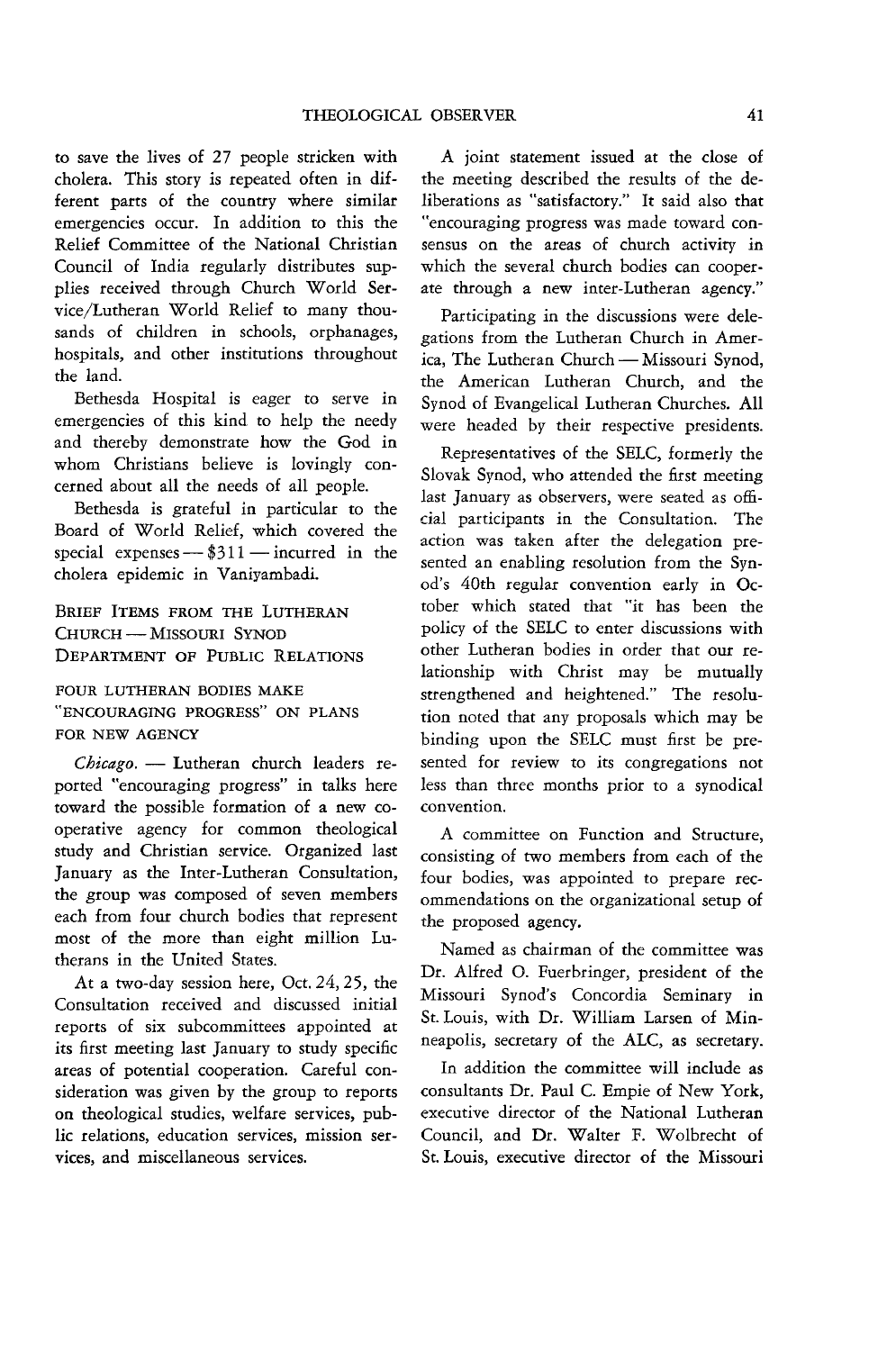Synod. The presidents of the four participating bodies serve as ex officio members.

Tentative target date for establishment of the new association as the successor agency to the National Lutheran Council is 1967. The ALC, it was reported, plans to consider the proposal at its convention next fall, while the Missouri Synod and the SELC are expected to act at conventions in 1965 and the LCA at its convention in 1966.

#### GOSPEL OF MARK IS

### TRANSLATED INTO ENGA

*St. Louis.* - Word has been received by The Lutheran Church - Missouri Synod from its mission in the New Guinea Highlands that the first book of the Bible to be translated from the Greek language into the native Enga language is now on the press in Hong Kong.

The Gospel of Mark has been translated by Dr. Willard Burce, pioneer Missouri Synod missionary in New Guinea. The Enga language is spoken by more than 150,000 persons, one of the largest language groups in New Guinea.

Dr. Burce received his doctor of theology degree from Concordia Seminary here after writing a dissertation on "Translating Mark Into Enga: A Preliminary Study."

Commenting on the translation, he said, "It must be recognized from the beginning that the translation will not be the final word. As further study and experience bring to light closer natural Enga equivalents to the original meaning of the New Testament text, revision will inevitably be necessary."

BRIEF ITEMS FROM THE NATIONAL LUTHERAN COUNCIL SWEDEN REPORTS 350,000

# WEEKLY CHURCH ATTENDANCE

*Stockholm*. - In an average week nearly 350,000 Swedes, or 4.6 percent of the national population, attend a Lutheran church service, according to latest statistics.

Baptism is received by 89.09 percent of all Swedish children, and the rite of confirmation by 87.48 percent. Of all the marriages performed 91.35 percent are church weddings. Funerals, in 96.11 percent of the cases, are in accordance with the rite of the national Lutheran Church.

Some 136,000 children are enrolled in 3,542 Sunday schools of the Church of Sweden, and the youth work of the church reaches 47,233 boys and girls.

Almost 25,000 men belong to the Kyrkobröderna, the men's organization of the church, while 41,000 people take part in the 3,000 church choirs.

Parish papers have a distribution of more than a million copies. If all church publications are included, the total figure surpasses 1.5 million.

# LUTHERANS IN ENGLAND PLAN TO OPEN SWAZILAND MISSION

*London.* - Swaziland, a British-administered territory within South Africa, has been chosen by the Evangelical Lutheran Church of England to be its first overseas mission field.

At its 1963 synodical meeting in Cardiff (Wales), the 950-member ELCE instructed a committee to take steps toward the opening of a mission in Swaziland "in association with the French Lutheran Free Church and the Bleckmar Mission."

The ELCE is a body in communion with The Lutheran Church - Missouri Synod of North America.

#### LONGEST INTER-LUTHERAN FELLOWSHIP IN 50TH YEAR

*Minneapolis.* - The 50-year history of the National Lutheran Editors' and Managers' Association was observed here as the longest continuing inter-Lutheran fellowship in existence.

And from it, according to veteran members of the association, came the original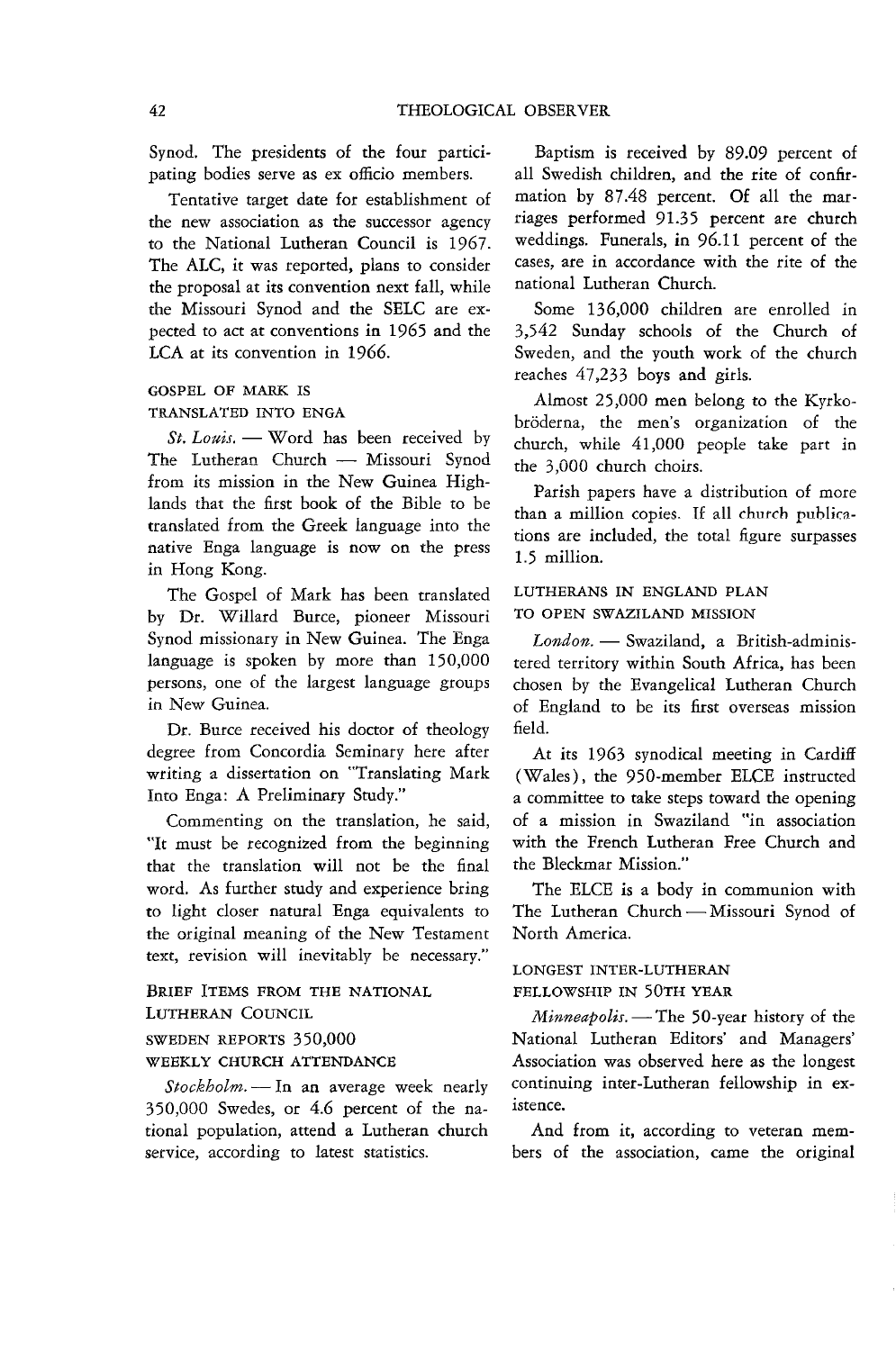discussions on Lutheran union and unity from which Lutheran mergers have stemmed.

More than 60 editors and publishers attended the association's annual meeting Sept. 25, 26, most of them representing the host Augsburg Publishing House of the American Lutheran Church, Fortress Press of the Lutheran Church in America, and Concordia Publishing House of The Lutheran Church - Missouri Synod.

The three firms produce \$25 million worth of materials a year, for an average of \$3 per member in the three church bodies, it was reported by Albert E. Anderson, assistant manager of Augsburg and retiring president of the Managers' Section of the association.

He added that Lutherans use more printed material for their work per baptized member than any other church body in America.

"While the combined total is impressive," he said, "there's another side to the picture that isn't so rosy. Most of the sales volume represents purchases by congregations and not by individuals for their own religious needs.

"Compared with the amount which families spend on such things as music lessons for children and entertainment for adults, the expenditures for religious literature and educational materials are a mere pittance."

The *Lutheran Service Book and Hymnal,*  published jointly by Augsburg and Fortress, is now in its seventh edition, bringing to more than 2,200,000 the total number of copies.

The three houses also provide joint support for promotional endeavors of the Lutheran Church Library Association, which has 684 member libraries and is represented in most states and Canada.

Lists of all Lutheran publications are sent annually by the publishers to some 7,000 book dealers and public libraries in the U. S.

Other areas of cooperation include credit information exchange, market research, Lutheran road signs, publishing of Lutheran World Federation materials, and united action on postal legislation.

More than 100 new book titles and some 600 new teaching curriculum items are produced by the three publishing houses annually. The total number of pieces turned out per year - including books, pamphlets, periodicals, bulletins, and other church supplies - exceeds 750 million.

Church periodicals produced by the three houses are distributed to some two million subscribers among the 8,750,000 Lutherans in America.

LUTHERAN CITES ROMAN CATHOLICISM'S "NEW FACE" AS TOP NEWS STORY

*Minneapolis.* - Developments which have given a "new face" to the Roman Catholic Church comprised the "most significant" religious news of the past year, a Lutheran editor asserted here.

Pointing out that this was "not an event but a trend," Dr. Albert P. Stauderman of Philadelphia, Pa., said it was not clear, however, whether the new face is "a mask" or "genuine."

As evidence of "a whole new atmosphere in relations" between the Catholic Church and other churches, he cited the ecumenical spirit of the late Pope John XXIII and its continuation in Pope Paul VI, the friendly top-level visits between the pope and Protestant leaders, and the emergence of a strong liberal element in the Vatican Council.

However, he added, on the local level there has been no "easing of tension between parish priests and ministers, between members of the churches," and "no reconciliation on mixed marriages, baptism of children, and other problems."

Dr. Stauderman, associate editor of The Lutheran, official biweekly of the Lutheran Church in America, made his comments in his yearly survey of outstanding religious news stories before the 50th annual conven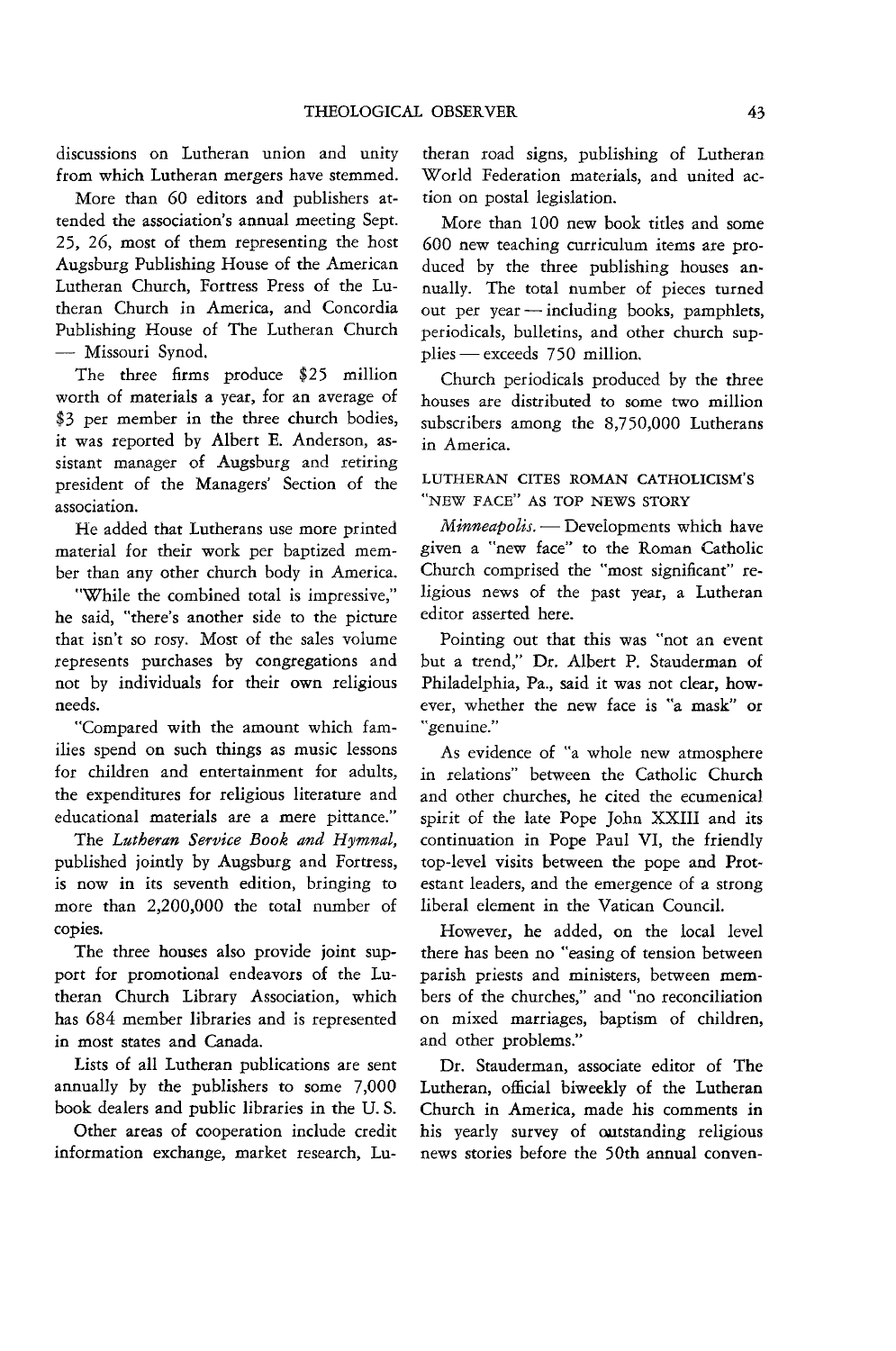tion of the National Lutheran Editors' and Managers' Association.

The editor said the Second Vatican Council was an "eye-opener to much of the world" because the debates indicated a difference of opinion among the bishops.

He said there "seemed to be a bit of a battle" between entrenched conservatives, as represented in the Curia, and liberals, and he noted that Catholic bishops in Europe appeared more liberal than those in this country.

Other top religion stories of the past year, after the new face of the Roman Catholic Church and the convening of the Vatican Council, were listed by Dr. Stauderman as the end of prayer and Bible reading in the public schools, the involvement of the churches in race issues, and the election of a new pope.

Another leading story, he said, dealt with Lutheran union and separation: withdrawal of the Wisconsin Synod and the Evangelical Lutheran Synod from the Synodical Conference.

Dr. Stauderman said formation of a new Lutheran cooperative association seems "assured" by about 1967 with "the next move up to Missouri" in current conversations with the Lutheran Church in America and the American Lutheran Church.

He also noted that action by the Lutheran World Federation urging pulpit and altar fellowship between its member churches "puts a move up to the ALC in relations with the LCA."

Other significant religious news stories mentioned by the editor were:

Theological confusion among the liberals. Lack of an authoritarian Biblical basis was evident at the Fourth World Conference on Faith and Order in Montreal, Canada, sponsored by the World Council of Churches, and at the Fourth Assembly of the LWF in Helsinki, Finland, "where Lutherans argued over words after agreeing on principles concerning the doctrine of justification by faith." Had there been an authoritarian Biblical basis for the discussion, he indicated, the result might have been different.

Birth control breakthrough. There is general agreement on the need for population control, the question being only on method, he said, observing that the Roman Catholic Church "will act only if it can do so without losing face."

Moral influence in world affairs. "The churches as such may be weaker in some ways, but Christian ethics prevailed in the nuclear test ban and avoidance of Cuban war," he said.

New ties with Christians in Communist lands. He said the growing voice of Eastern Orthodoxy in the World Council of Churches and the Baltic Churches in the Lutheran World Federation "seems the best chance of assuring survival of Christians under political pressures" and provides "a tie to strengthen relations between churches in the East and West."

LUTHERANS GET FEDERAL PROPERTY ORIGINALLY VALUED AT \$756,589

*Washington, D.C.* - Over the past 20 years Lutheran churches and institutions have received at little or no cost Federal surplus property for which the U. S. Government paid \$756,589, it was reported here.

Transfers of real properties to all denomination-sponsored organizations during the same period totaled \$47,834,534 in original cost to the government, according to an official accounting released by the Department of Health, Education and Welfare. \*

Property no longer needed by the Federal government is made available for the use of educational and public health agencies

Although Lutherans constitute 7.2% of the religiously affiliated population of the United States, their churches and institutions received only 1.6% of the Federal surplus property transferred to denomination-sponsored organizations from 1944 to 1963 [Editorial Note}.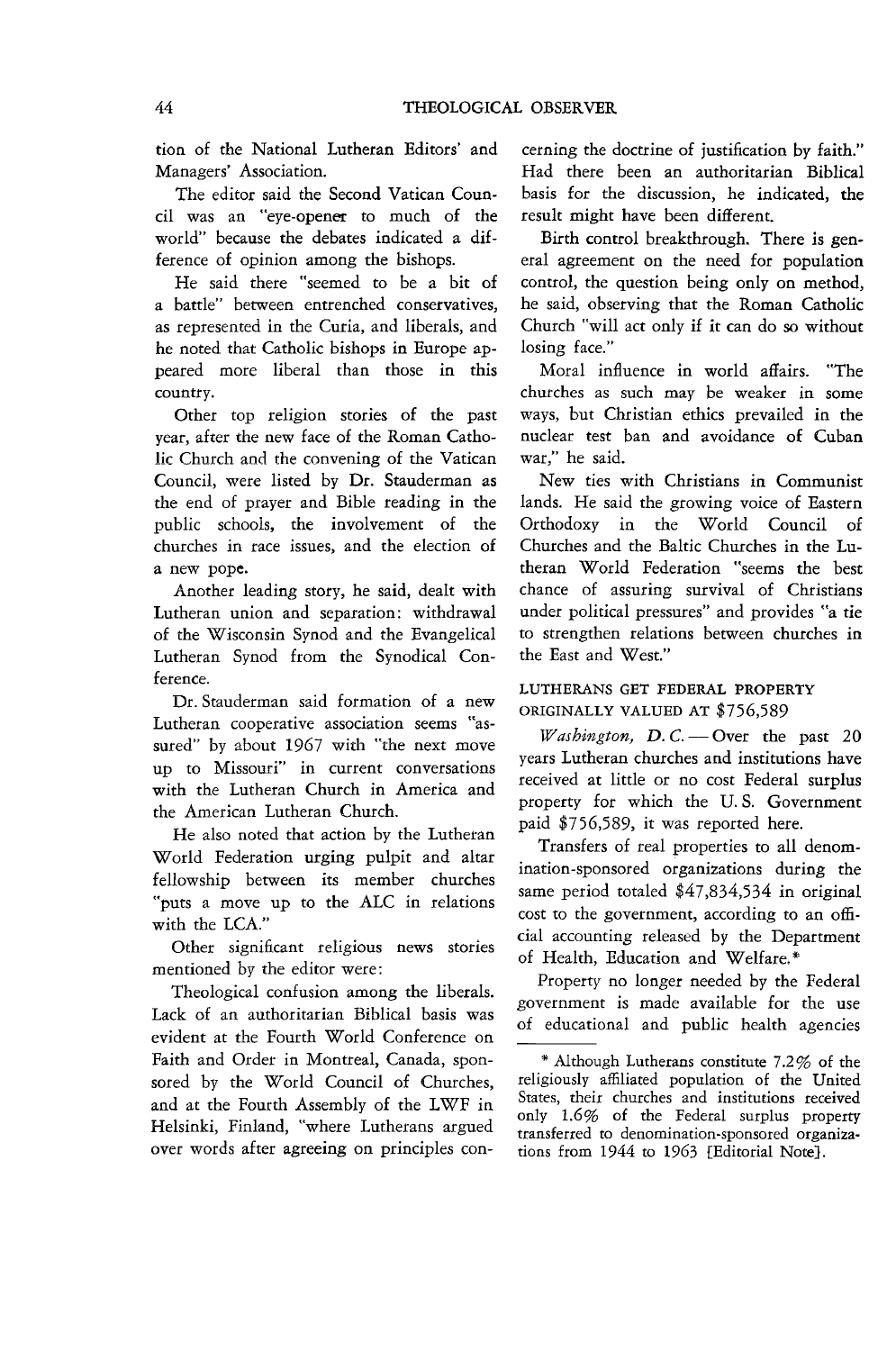and civil defense organizations of State and local governments, and to eligible nonprofit health and educational institutions exempt from Federal taxes. Churches may qualify for available property under the latter category.

All the 21 transfers to Lutheran groups were for educational uses. An appraisal at the time of each transfer put the total fair value of the buildings and land assigned to Lutherans at \$76,573. Discounts of 80 to 100 percent of the fair value allowed those receiving the surplus parcels to pay only a fraction of the original property costs or acquire them free of charge.

From 1944 to June 30, 1963, the number of transactions assigning property to all denomination-sponsored organizations totaled 570. The fair value of the properties, which had cost the government \$47,834,534, was placed at \$18,916,625, according to the report.

Of the transfers to Lutherans, units of the American Lutheran Church were listed as receiving property for which the government paid \$377,036 and which was given a fair value of \$25,620 when transferred; congregations and schools of The Lutheran Church  $-$  Missouri Synod, \$354,553, with a fair value of \$33,785; and institutions of the Lutheran Church in America, \$25,000, with a fair value of \$17,168.

The largest parcel of land to any Lutheran group was given at no cost to Texas Lutheran College, Seguin, in 1960. The 230-acre farm, which had been a tract of the Zuehl Auxiliary Field of the Air Force, had a government acquisition cost of \$358,600 and a fair value of \$23,900. Texas Lutheran, a school of the ALC, also received two buildings from the Kelly Air Force Base which were given an original cost of \$5,593 and a fair value of \$820 when transferred in 1956.

In San Bernardino, Calif., Highland Avenue Lutheran Elementary School, which is

affiliated with an ALC congregation, received three buildings from the Homoja Government Housing Project. Acquisition cost for the government of these three units was \$12,843 and a fair value set at \$900 when transferred in 1956. The buildings from Kelly AFB to Texas Lutheran and from Homoja to the elementary school were acquired by paying the Federal government five percent of the fair value.

Churches and schools of The Lutheran Church - Missouri Synod received Federal surplus property in California, Maryland, Texas, and Washington.

Emmanuel Lutheran School (Missouri Synod), Fresno, Calif., received two buildings in 1954 from Hammer Field which had an acquisition cost to the government of \$69,133 and a combined fair value of \$6,095. Emmanuel paid five percent of the fair value to acquire the two buildings.

To Calvary Christian Day School (Missouri Synod), Baltimore, Md., was transferred one building from the National Guard for five percent of the fair value of \$500. The building originally cost \$5,000.

In Texas, 11 buildings from government sources were transferred to Missouri Synod congregations. Concordia Lutheran School, San Antonio, received one building which had cost \$6,880 from the State of Texas Mission Medical Center for five percent of the fair value of \$960 in 1956. In 1957 and 1958 Trinity Lutheran School, Riesel, received from Fort Hood, for five percent of the fair value of \$3,290, six buildings which had a combined original cost of \$32,520.

Grace Lutheran School in San Marcos, Tex., received four buildings. Structures assigned to Grace included two in 1957 from Fort Hood, one in 1959 from Canyon Reservoir, and one in 1961 from Camp Gary. The four buildings had an original total cost of \$56,253 and a fair value of \$3,800. Grace paid five percent of the fair value on two of the buildings and acquired two at no cost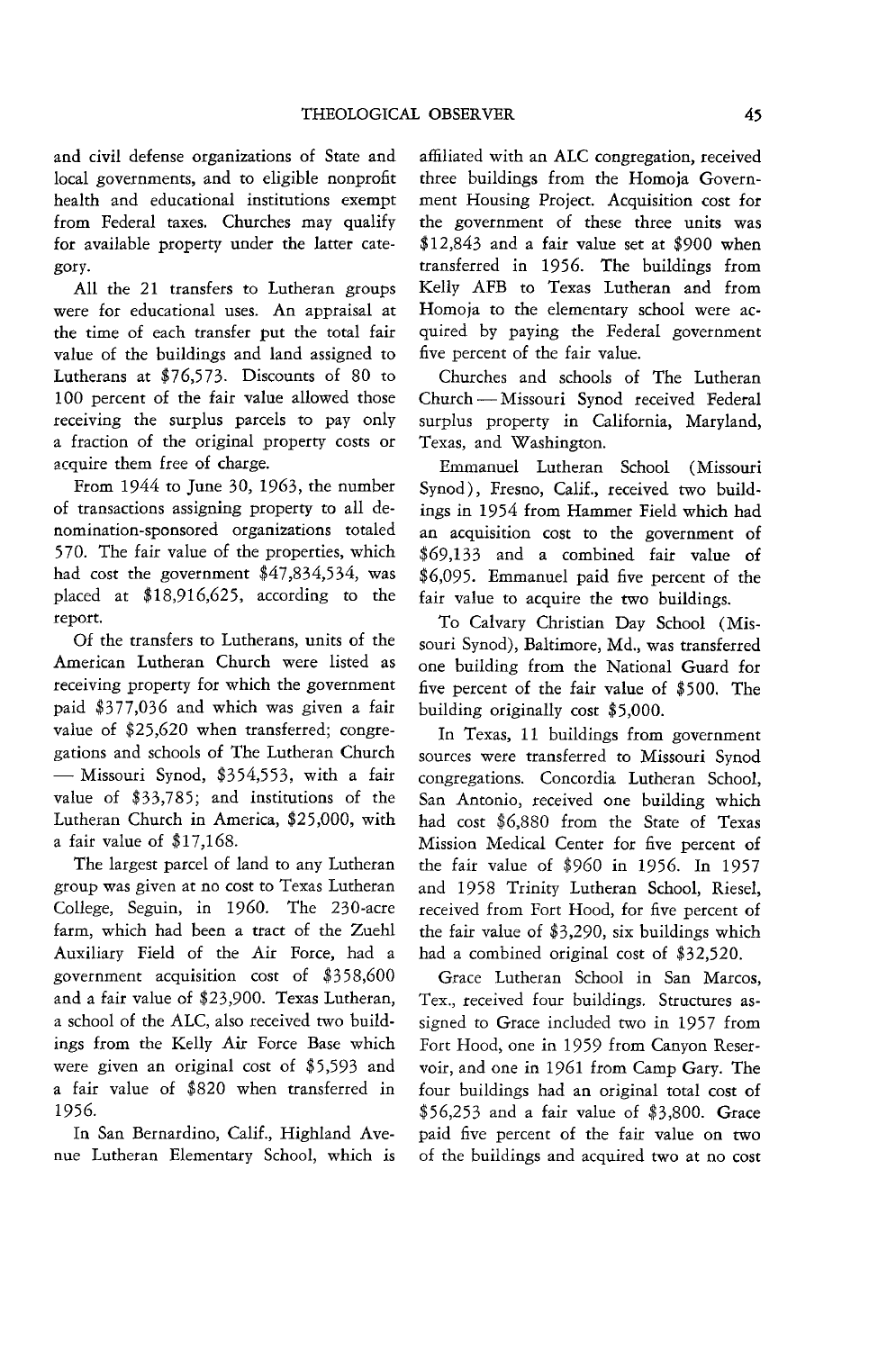since these had originally been transferred in 1956 to First American Lutheran church, an ALC congregation in San Marcos, which paid five percent of the fair value at that time. The retransfer from First to Grace was listed in the official HEW accounting.

In Washington, Bethlehem Lutheran Parochial School (Missouri Synod) at Kennewick received from Camp Hanford one building originally costing \$9,711 for five percent of the fair value of \$2,040 when transferred in 1959. The Spokane Lutheran School Association (Missouri Synod) received from the George Wright Air Force Base 11 buildings and 14 acres which had an acquisition cost of \$175,056 and were appraised at \$17,100 when transferred in 1961. The association paid 20 percent of the fair value for the tract and buildings.

Only two institutions now affiliated with the newly formed Lutheran Church in America were recipients of government property. Immanuel Deaconess Institute, Omaha, Nebr., accepted at no cost 20 acres and 20 buildings from the Plattsburgh Rifle Range for which the government had paid \$15,000 and which were given the fair value of \$16,168 in 1948. This was the only transfer to Lutherans where the fair value exceeded the acquisition cost. In 1958 Muhlenberg College, Allentown, Pa., acquired from a former military site, at five percent of the \$1,000 fair value, two buildings originally purchased at \$10,000.

HEW officials pointed out that only payments towards the government properties were included in their financial report and that recipients of surplus properties also were required to reimburse out-of-pocket expenses which the government incurred on the transfer of the property or pay for moving and transfer charges directly.

At government cost rates, six other denominations were reported to have received larger amounts of Federal surplus property than Lutherans during the same two decades.

Roman Catholics in 229 transactions received property costing the government \$15,783,168, with a fair value of \$9,768,644 at transfer time. Baptists in 39 transactions got property which had an acquisition cost of \$12,055,940 and a fair value of \$3,777,829. Methodists in 33 transactions were credited with property costing \$8,990,491, with a fair value of \$2,419,192.

Seventh-day Adventists had the highest number of transactions (133) of any Protestant group, with an acquisition cost to the government of \$4,399,918 and a fair value of \$938,550 at transfer time. Assembly of God groups in 11 transfers received property which originally cost the government \$1,828,481 and now had a fair value of \$1,039,525. Church of Christ groups acquired 12 properties, which had acquisition costs of \$965,371 and a fair value of \$88,721.

Jewish groups received only three assignments which originally cost the government \$22,208 and were given a fair value of \$2,700 when transferred, the HEW report noted.

# LUTHERAN THEOLOGIAN HAILS PROGRESS IN ECUMENICITY

*Minneapolis.* - An outstanding Lutheran theologian asserted here that the ecumenical movement is "the great fact of church hisstory of the 20th century" and said that it has done more to change the face of Christianity than any other factor.

As a part of that movement, Dr. Warren A. Quanbeck cited the present Roman Catholic surge toward ecumenicity  $-a$  reunion with the "separated brethren" of Protestant $ism$ —and said that from it may come real religious revivals, bearing the marks of apostolic simplicity, evangelical genuineness, and spiritual reality.

Dr. Quanbeck, professor of systematic theology at Luther Theological Seminary in St. Paul, Minn., and now a visiting lecturer at Lutheran Theological Seminary in Gettys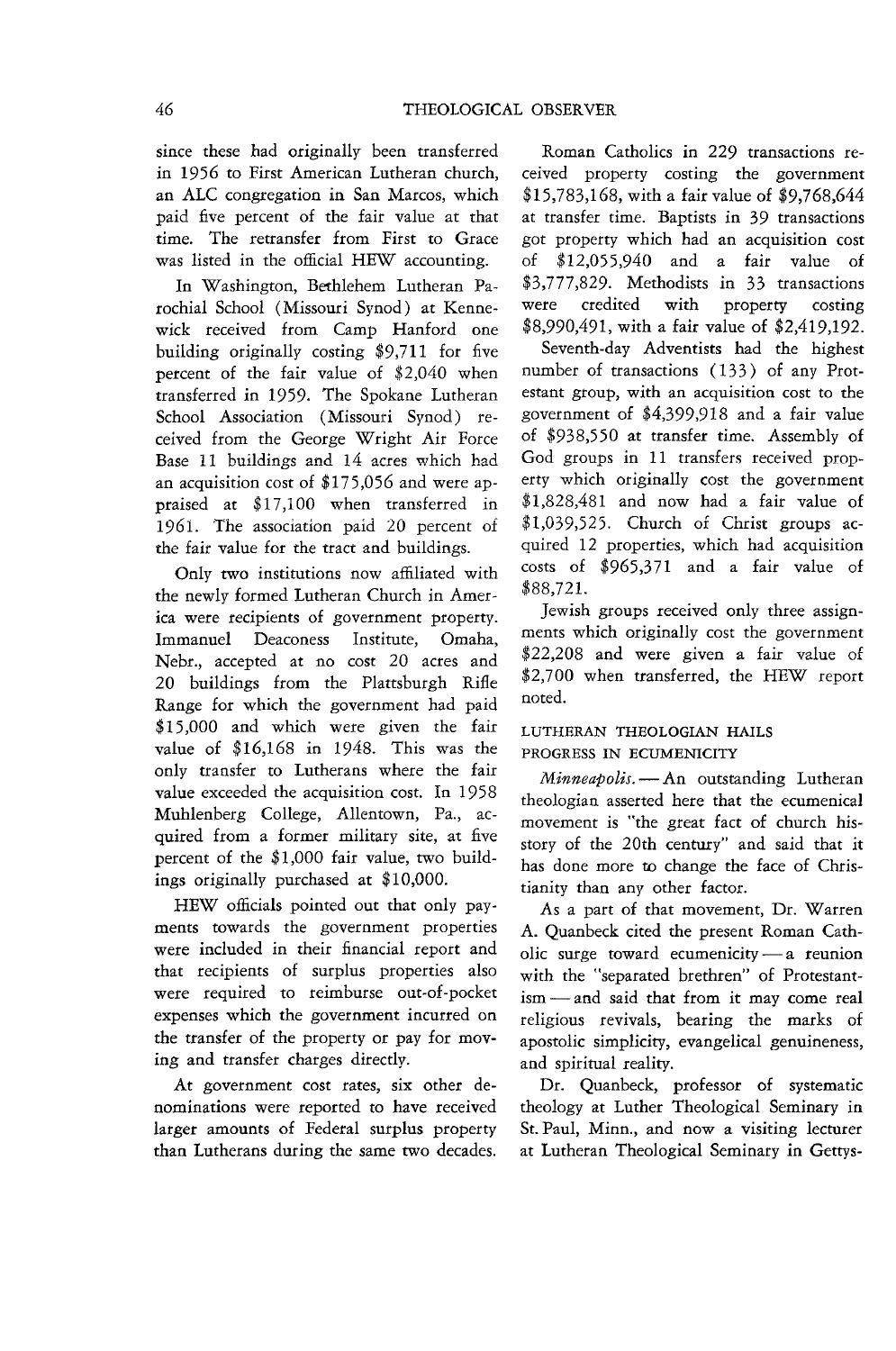burg, Pa., addressed a banquet session of the National Lutheran Editors' and Managers' Association here.

'The greatest fact of the 1960s," he added, "is that the Roman Catholic Church has at long last decided to enter upon an ecumenical movement of its own on a scale that even four years ago no one thought possible."

Dr. Quanbeck emphasized, however, that "humanly speaking, reunion with Roman Catholicism is impossible."

"The barriers are old enough, high enough, and thick enough that no amount of good will and charity will surmount them," he said. "The only thing that can bring the barriers down is the work of the Holy Spirit, an act of God."

Formation of the Lutheran Foundation for Inter-Confessional Research was cited by Dr. Quanbeck as one of the most significant developments in world Lutheranism because it indicates a growing recognition of the new ecumenical trend.

The Foundation, established by the Lutheran World Federation at its Fourth Assembly in Helsinki, Finland, last summer, will continue contacts with Catholicism and expand participation in the ecumenical dialogue.

Dr. Quanbeck is a member of the Commission on Theology of the LWF and also of its Inter-Confessional Research Foundation,

# CHAPLAIN'S MANUAL ISSUED BY NLC, MISSOURI SYNOD

*Washington, D.C.* - A manual for Lutheran chaplains in the armed forces has been published by the National Lutheran Council's Bureau of Service to Military Personnel and The Lutheran Church - Missouri Synod's Armed Services Commission.

The 16-page handbook is believed to be the first of its kind prepared by non-Roman Catholic denominational agencies for the guidance of military chaplains.

It discusses the chaplain's relationship to the church, his general responsibilities while serving in the U. S. and overseas, and his responsibilities specifically relating to Lutherans in service.

Eight years in the making, the manual originally was suggested in October 1955 by chaplains attending a joint retreat in Washington, D. C., that was sponsored by the NLC's Bureau of Service to Military Personnel and the Missouri Synod's Armed Services Commission, according to the Rev. E. O. Midboe and Dr. Kenneth L. Ahl, who respectively head the two agencies.

The Council's Service Bureau *is* a liaison agency on behalf of the NLC's participating church bodies - Lutheran Church in America and American Lutheran Church - to the U. S. Department of Defense. The Armed Services Commission has a similar function for the Missouri Synod.

Each agency has its own program for chaplains and military personnel; however, the two have cooperated in retreats for chaplains since 1952 and in the operation of Lutheran service centers through a joint agency, the Lutheran Service Commission, which was established in 1951.

Dr. Ahl and Mr. Midboe said the new manual brings together the concepts that Lutheran chaplains have in common, regardless of their church body affiliation, without compromising the position of any of the three church bodies.

The manual stresses that Lutheran clergymen are in the chaplaincy "only as members and pastors of the Lutheran Church" and as such "they must be faithful to their ordination vows . . ."

Noting that the chaplain is both a clergyman and a commissioned officer, the manual states:

"The chaplain's only religious authority is that given him by his church. Denominational limitations or religious authority cannot be removed or changed by military com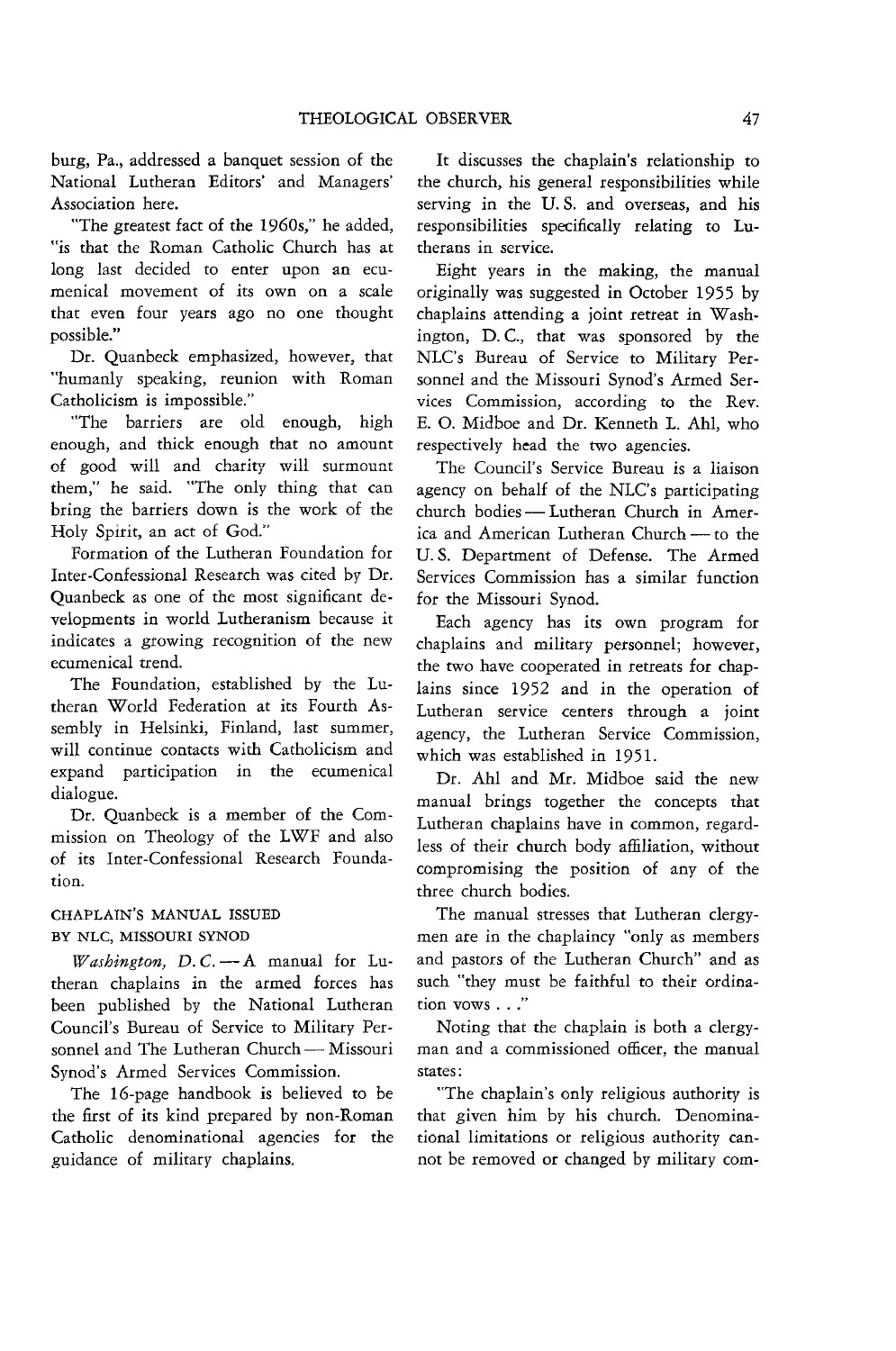mand or military necessity. The chaplain does not have a moral right to perform a religious function which his church does not authorize him to perform, or in the performance of any function to transgress the religious authority imparted by his church."

Guidelines for the celebration of Holy Communion are also provided in the manual. Authority for this commentary is taken from an agreement signed in 1951 by the presidents of the NLC participating bodies and the President of The Lutheran Church-Missouri Synod. The agreement is printed in full in the manual's appendix.

Regarding the Sacrament of the Lord's Supper the manual declares that "in all circumstances the Lutheran chaplain shall administer Holy Communion in accordance with the Scriptures and the Lutheran Confessions."

"As there are exceptions to the usual procedure in civilian church life," the manual notes, "so also exceptional cases arise in ministering to the men and women in the armed forces. In such situations, a Lutheran chaplain may administer the Sacrament of Holy Communion to such personnel as have been baptized; are able to examine themselves; are conscious of the need of repentance; hold the essence of faith, including the doctrines of the Real Presence and of the Lord's Supper as a means of grace; and profess acceptance thereof.

"Although a Lutheran chaplain must exercise care in withholding participation in the Sacrament from those who reject scriptural teaching regarding it, he must be equally careful not to deny such participation to those under his care who believe the words, 'Given and shed for you for the remission of sins.' When a Christian devoutly believes his Lord's Word of promise as conveyed through and in his Sacrament, he is a worthy guest at the Lord's table."

The agreement of 1951 is the basis for the cooperative work of the Lutheran Service

Commission, the joint agency of the NLC and the Missouri Synod that maintains Lutheran service centers and provides an offinstallation ministry to military personnel.

This agreement specifies that as far as possible the spiritual welfare work in the interest of members of the Missouri Synod shall be done by chaplains and pastors of that church body, with a similar provision for churches which participate in the National Lutheran Council.

Under normal procedure, it stipulates, members of each group (either of the Missouri Synod or of a church which participates in the National Lutheran Council) shall attend the communion service conducted by the representative of that particular group.

However, the agreement spells out that in exceptional situations where a member of one group "earnestly seeks admission to the Lord's Supper conducted by a representative of the other group, the individual case in each instance will be considered by the pastor concerned."

"It is agreed," the statement adds, "that in such cases particular synodical membership of a Lutheran in the armed forces shall not be a required condition for admission to the Lord's Supper."

The 12-year-old agreement between the NLC and the Missouri Synod concludes with the admonition that in the administration of the Lord's Supper, chaplains and pastors "are encouraged in all cases to take a sympathetic and evangelical attitude toward the men and women in the armed forces."

The manual, mailed to active duty chaplains in October, points out that the Lutheran chaplain has a wide latitude in the choice of ecclesiastical vestments for the conduct of worship. It says the chaplain may choose one of many options of dress, ranging from military uniform, uniform with military scarf, black gown, cassock, surplice and stole, to full lirurgical vestments.

Both the Bureau of Service to Military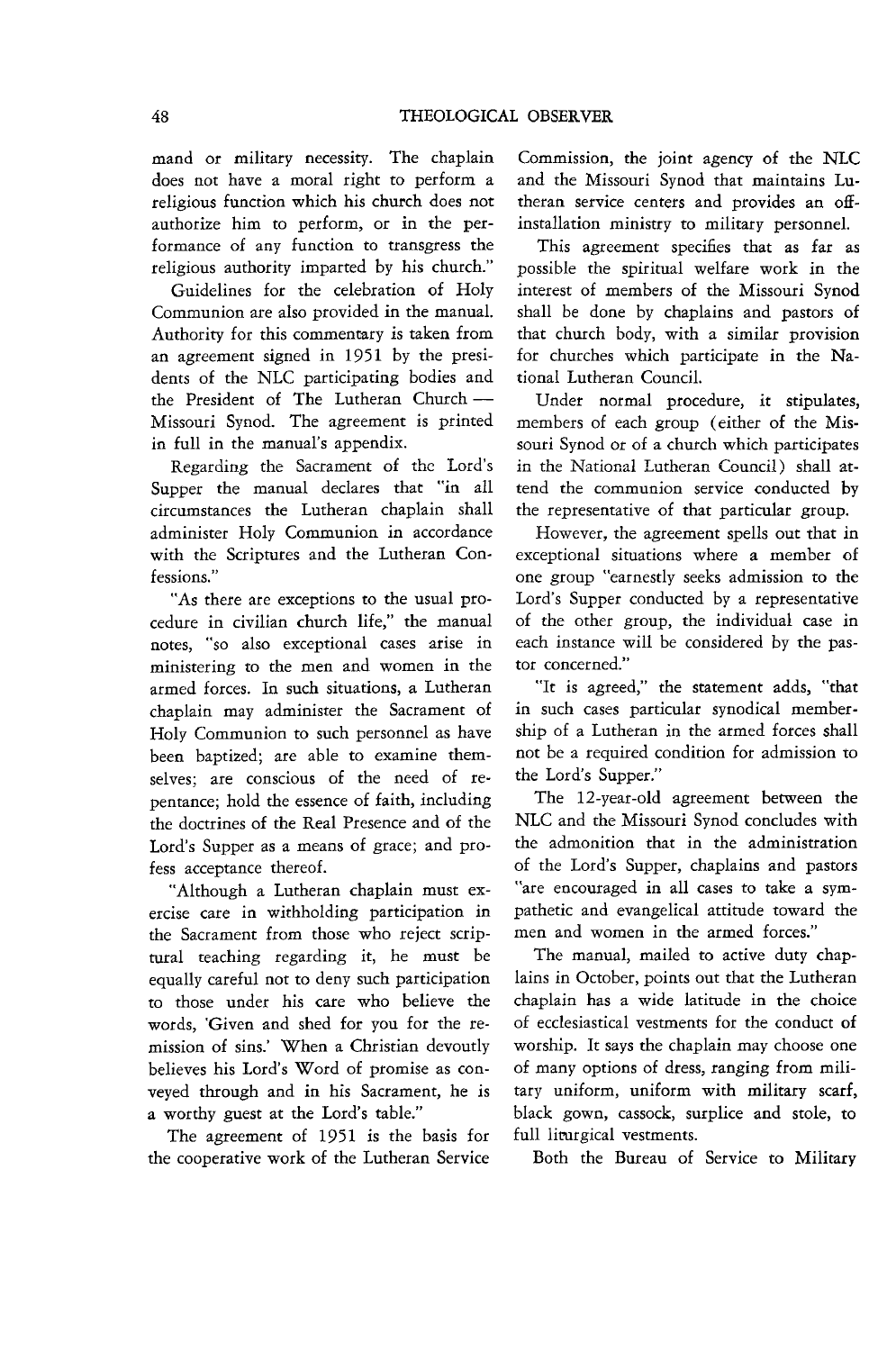Personnel and the Armed Services Commission sought the advice and counsel of church leaders, civilian clergymen, and chaplains in the preparation of the manual. Both agencies state in the manual that they consider "this document more as a guide than a final declaration," and each solicits comments and suggestions for improvement.

Although it is not mentioned in the manual, the manuscript was approved by the President of The Lutheran Church-Missouri Synod and the executive committee of the National Lutheran Council prior to publication.

# ROMAN CATHOLIC, LUTHERAN THEOLOGIANS HOLD DISCUSSIONS IN COLOMBIA

*Bogota, Colombia.* - Roman Catholic theologians met here with Lutheran churchmen from nine American countries to discuss the place of the Word of God in the Christian faith.

The encounter took place during a fourday conference of Caribbean area pastors sponsored in late October by the Lutheran World Federation's Committee on Latin America.

About a dozen Catholic priests, including Jesuits and Dominicans, responded to the organizers' invitation to hear and discuss, on the third day, a Lutheran address on "The Word of God as Law and Gospel."

This was followed with attendance of conference participants at an address by a Jesuit priest on "Scripture and Tradition: Interaction and Interdependence" at the Xaverian University. Questions and discussion followed.

The invitation to the Roman Catholics was made through Monsignor Alfredo Morin, a Canadian who is rector of Bogota's Major Seminary. Although it was stressed that the resulting dialogue was unofficial, Msgr. Morin said that the head of the Colombian hierarchy, Luis Cardinal Concha Cordoba, had consented to it.

Also present by invitation were a number of Colombian Presbyterian churchmen.

The Lutheran lecture was given by the Rev. Robert T. Hoeferkamp, missionary professor of The Lutheran Church-Missouri Synod at the Lutheran Seminary in Mexico City. The Catholic one was presented by the Rev. Carlos Bravo, professor of Holy Scripture in the Jesuit university's theological faculty.

It was the seventh annual Caribbean area conference arranged by LWF/LA, which was scheduled on Nov. 1 to move its head office here from New York, in connection with the assumption of the committee's acting directorship by the Rev. Guido Tornquist of Bogota.

Represented at the sessions were the Evangelical Lutheran Church - Colombia Synod, the Mexican Lutheran Church, and the Caribbean Mission District of the Missouri Synod. Besides Colombia and Mexico, the Lutherans came from Venezuela, Guatemala, Costa Rica, Panama, Ecuador, Peru, and the United States.

Conference theme was "Christ Today in Latin America," derived from the theme of the federation's recent Helsinki Assembly. Inter-Lutheran doctrinal discussions centered around three topics: The Forms of the Word, Baptism, and the Lord's Supper.

# LUTHERAN BODIES COOPERATE IN URBAN TRAINING CENTER

Chicago. - The Urban Training Center for Christian Mission, an interdenominational project in which Lutherans are cooperating, has adopted a \$225,000 budget for its first full year of operation.

Starting next September, the center will conduct courses of one to nine months' duration, hold seminars, and supervise field work in a broad program to train and equip ministers and laymen in meeting today's urban challenges. The center will be based in Chicago.

Budgetary action for 1964-65 was taken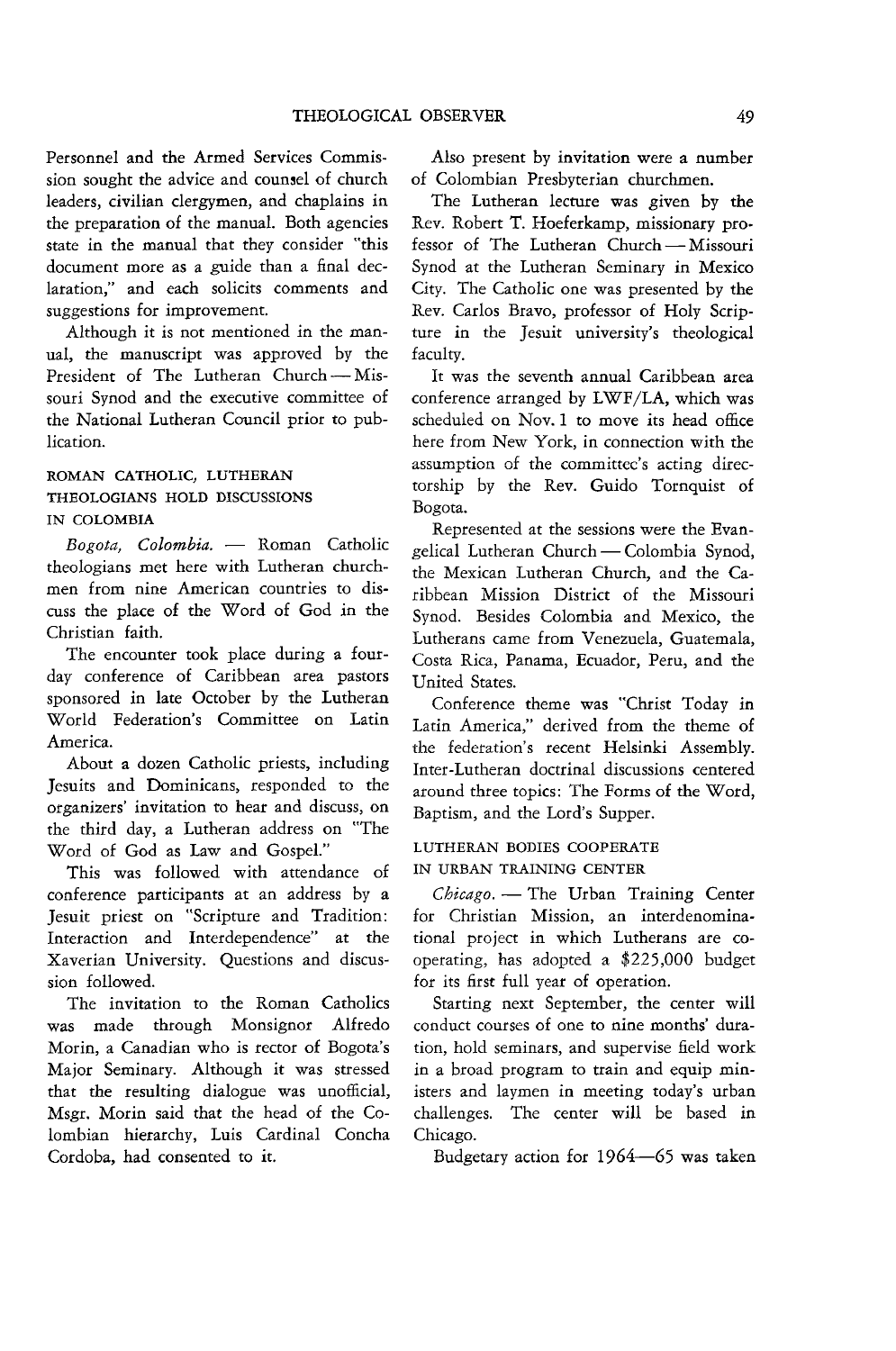by the center's IS-member board of directors at a meeting here Oct. 24, it was reported by Dr. Walter Kloetzli, the board's secretarytreasurer.

Dr. Kloetzli, who is secretary of urban church planning in the National Lutheran Council's Division of American Missions, described the current 1963-64 period as "a planning and development year" which is being carried on under a \$30,000 budget.

The purposes of the center, according to its act of incorporation, will be:

To establish a center to train and equip Christian clergy and laymen to relate the work of the Christian church to the problems of large metropolitan areas.

To gather information **concerning the**  problems of large metropolitan areas  $$ planning, urban renewal, slum clearance, and the like - as this information relates to the work of the Christian people and to present this information to clergy and laymen.

To establish courses of study and programs for on-the-job training for clergy and laymen to the end that such individuals may better understand the urban culture and inject the Christian faith into such culture.

The Lutheran Church in America and the American Lutheran Church, Dr. Kloetzli said, are member bodies of the center, and each has agreed to contribute \$10,000 toward first-year costs. The Lutheran Church - Missouri Synod is also supporting the center as a nonmember participant.

Other member denominations are the Reformed Church in America, Evangelical United Brethren, American Baptist Convention, United Church of Christ, Protestant Episcopal Church, Church of God (Anderson, Indiana), Mennonite Church, and General Conference Mennonite Church. Several other denominations reportedly are expected to join soon.

In addition to Dr. Kloetzli other Lutherans on the center's board are Dr. Albert H.

Buhl and the Rev. Orval C. Hartman, staff members of the LCA's Board of American Missions; Dr. Dale Lechleitner, associate director of the ALC's Board of American Missions, and Dr. A. Reuben Gornitzka, an ALC pastor.

The Rev. Reuben J. Schmidt, assistant secretary of The Lutheran Church - Missouri Synod's Board of North American Missions, serves as observer for the Synod.

Another Lutheran, the Rev. John Wagner, of the National Council of Churches, is a member-at-large, and William Theiss, a Missouri Synod layman, has been designated legal counsel to the board.

The Urban Training Center was first proposed several years ago to the Division of Home Missions of the National Council of Churches by the Rev. Donald Benedict, general director of the Chicago City Missionary Society.

The society, it was explained, has agreed to provide a physical plant for the center. Facilities for administrative offices and classrooms will be erected on Chicago's West Side. Dr. Kloetzli said the society is currently in "the process of securing the necessary funds for construction of facilities which the society will lease to the Urban Training Center." Foundation support, he added, is being sought to augment the contributions of sponsoring denominations.

The center's executive director is Dr. C. Kilmer Meyers, an Episcopal clergyman and former vicar of the Chapel of the Intercession of New York City's Trinity Parish. He assumed the post this fall.

The staff of the center will include a theologian as director of studies, a director and associate director of mission development who will supervise field work activities, and a director of research. In addition, resource people from a variety of fields will participate in the lectures and seminars that will be sponsored by the center. Authorities on